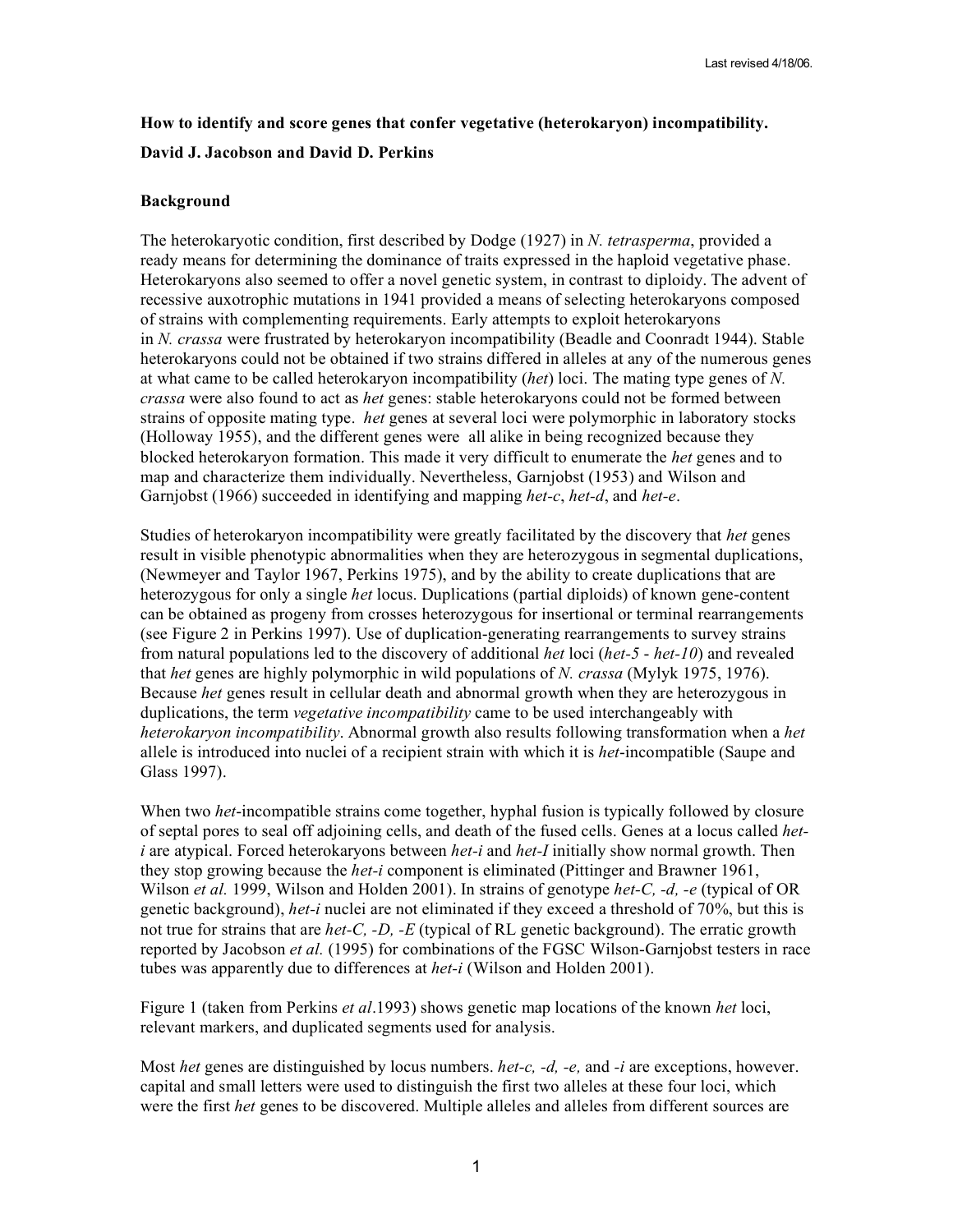

Figure 1. Location of known het loci in the N. crassa linkage groups. Dashed lines below the linkage groups show the extent of duplications that include each locus and can be used to determine whether incompatible het alleles are heterozygous. Dotted lines below the maps show the extent of duplications that do not include the nearby *het* locus and may therefore be useful in determining its map location. For example, in a cross of *translocation MD2 het-5<sup>0R</sup>* × *normal sequence het-5<sup>PA</sup>*, one third of viable progeny are duplications. These are heterozyous for the het-5 alleles and are therefore inhibited, showing that the het-5 locus is right of the MD2 breakpoint and therefore right of the R locus. In a cross of translocation NM169d het-5<sup>0R</sup> × normal sequence het-5<sup>PA</sup>, the duplication progeny are not inhibited, showing that the het-5 locus is left of the NM169d breakpoint and therefore left of un-18.

How to identify and score genes that confer vegetative (heterokaryon) incompatibility.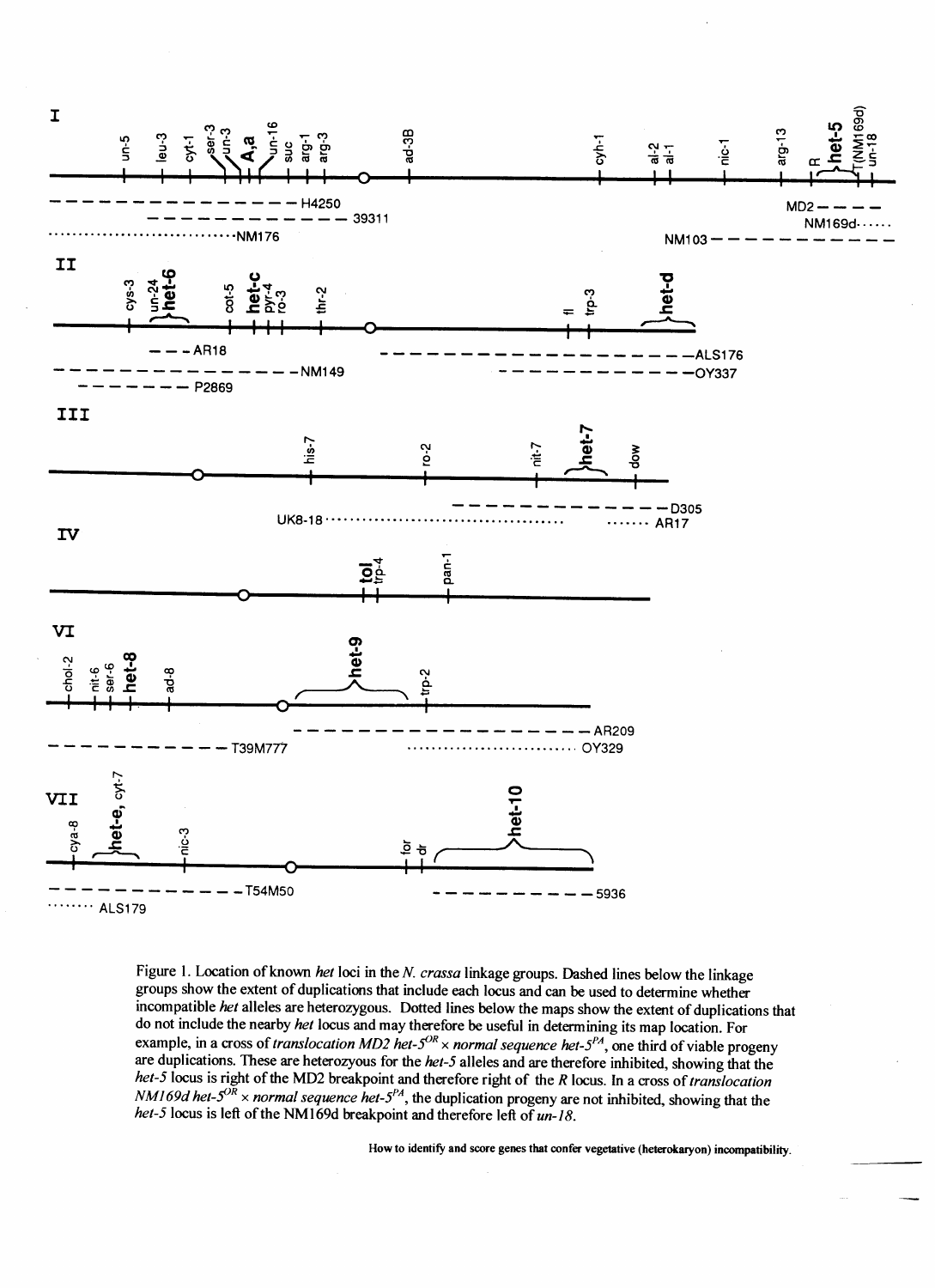specified in the conventional way, using superscripts to indicate the allele or strain of origin, for example *het-6PA* . (AD - Adiopodoumé, EM - Emerson, GR - Groveland, OR - Oak Ridge, PA - Panama, RL - Rockefeller-Lindegren.)

*Multiple alleles*: Multiple *het-c* alleles exist in nature and have also been generated in the laboratory (Saupe and Glass 1997, Wu and Glass 2001). Multiple alleles may also be present at *het-8* (Howlett *et al*. 1993), but the observations on *het-8* could be explained by two alleles at each of two closely linked *het* loci, similar to *het-6*, where the adjoining gene *un-24* (which specifies ribonucleotide reductase) also acts as a *het*-incompatibility locus (Smith *et al.* 2000a, b). Three functional specificities are known for alleles at the polymorphic *het-c* locus: *het-c*<sup>OR</sup>, *het* $c^{PA}$ , and het- $c^{GR}$ . OR specificity is shown by *het-C* (also symbolized *het-C<sup>OR</sup>* or *het-c<sup>OR</sup>*). This allele is present in OR and RL laboratory wild types. GR specificity is shown by *het*  $c^{GR}$  (from Groveland, Florida) (Saupe and Glass 1997). PA specificity is shown by *het-c<sup>PA</sup>* (from Panama) (Saupe and Glass 1997), by laboratory strains *het-c* (Garnjobst 1953) (called *het-c EM* by Saupe and Glass (1997), and by *het-c<sup>AD</sup>* (from Adiopodoumé, Ivory Coast) (Saupe and Glass 1997).

*Suppressors of het-incompatibility*: Expression of the vegetative incompatibility associated with mating type requires that an unlinked 'suppressor' gene called *tol* (*tolerant*) be functional (Newmeyer 1970, Jacobson 1992, Shiu and Glass 1999). *tol* is specific for the *het* reaction between *mat A* and *mat a*. It does not suppress incompatibility at any of the other known *het* loci (Leslie and Yamashiro 1997). A partial suppressor of *het-c* vegetative incompatibility called *vib-1* (*vegetative incompatibility blocked*) has been described (Xiang and Glass 2002). Loss-offunction mutations in *vib-1* also suppress incompatibility of *mat* incompatible partial diploids (Xiang and Glass 2004). Mutations that suppress the incompatibility reaction of other *het* genes were reported by Arganoza *et al.* (1994), but those suppressor strains are not available. Modifiers affecting the speed of heterokaryon formation were described by de Serres (1962b).

For reviews of the cell biology and evolutionary biology of heterokaryon incompatibility in Neurospora, see Glass *et al.* (2000) and Glass and Kaneko (2003). Kaneko *et al*. (2006) describe a *het* domain which appears to be present at all loci that are known to mediate vegetative incompatibility. The sequence of this domain may provide a means for identifying additional *het* loci that have not yet been described.

### **Procedures**

#### *Methods of scoring*

• *Forced heterokaryons*: Complementing auxotrophic mutations, genes conferring resistance to toxic agents, or recessive genes that limit growth can be used as forcing markers. A simple and usually effective test is to superimpose inocula of the two prospective components at a point on the surface of selective medium using large (75 mm) slants or petri dishes. Freshly grown mycelia or conidia should be used. If stability of the resulting heterokaryon is in question, race tubes may be preferred. Alternatively, successive transfers to fresh slants can be used to determine stability. If defined nuclear ratios are required for initiation of a heterokaryon, conidial suspensions of known density can be pooled, pelleted by centrifugation, and used for inoculation (Pittenger *et al.* 1955). If ability of hyphae to fuse is impaired, a low concentration of one or more of the forcing supplements can be added to the medium to allow limited growth of one of the components (S. Haedo, personal communication; method published in Xiang *et al.* 2002).. A method for testing large numbers of isolates using liquid media was devised by de Serres (1962a).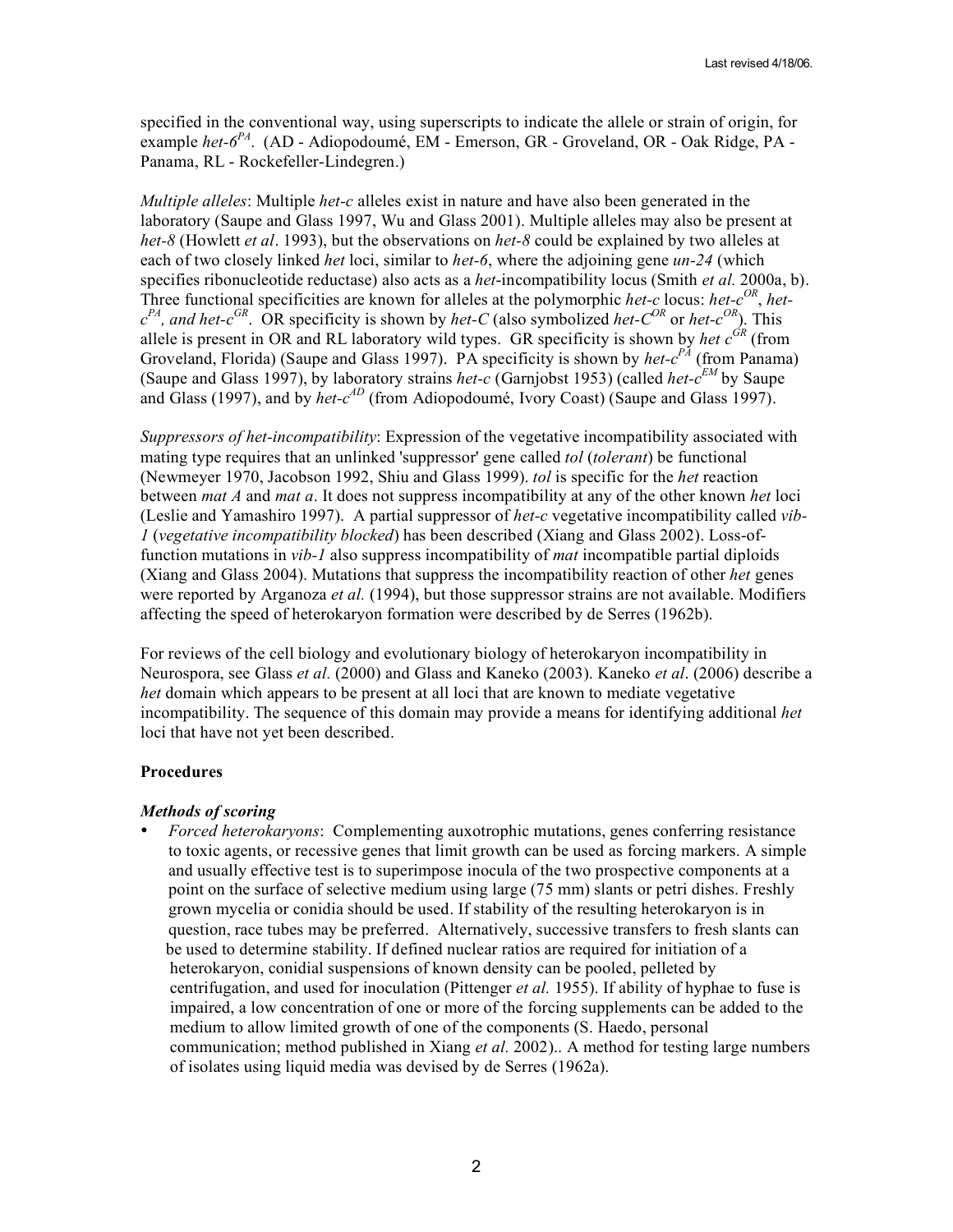- *Determining compatibility with OR standards*: Strains are conveniently tested for ORcompatibility by determining whether heterokaryons form on minimal medium with *helper-1* (Perkins 1984) or other OR-compatible helper strains that contain forcing auxotrophic markers. Because mating-type mediated *het*-incompatibility is absent in the helpers, *mat A*, *mat a*, and strains of unknown mating type can all be tested for differences at other *het* loci.. See *How to use helper strains*.
- *Scoring het-i*: Because (*het-I + het-i*) heterokaryons grow normally at first but are then unstable owing to loss of one component, scoring is best accomplished by transferring successively to a series of slants or by monitoring growth on race tubes. Incompatibility is apparent when growth falters after 1 to 3 serial transfers (Wilson *et al.* 1999), or after 36 to 48 hours in race tubes.
- *Visual observations*: When strains contain no forcing markers, microscopic examination can be used to determine whether fusion of two strains occurs and whether interstrain fusions are followed by continuing flow or by cellular death. Observations can be made with confidence using a fluorescent dye (FM4-64, FM1-43, or propidium iodine), which clearly marks dead cells apart from cells that are still alive. Evans blue has also been used both by Jacobson *et al.* (1998) and by the Glass laboratory, who now routinely use methylene blue (0.003% final concentration) incorporated into media on plates. The dead hyphal compartments take up the dye and can be visualized without disturbance. The methylene blue affects growth rate of wild type a bit, but does not cause death. Less than 1% cell death is present when wild type is grown on these plates (N. L. Glass, personal communication).

Methods for live cell imaging of hyphal fusion (Hickey *et al.* 2002) were modified to view incompatibility between strains (D. J. Jacobson, unpublished). The leading edge of a mycelium of each strain is cut and the agar block transferred on a plate of weak medium  $(0.1 \times$  minimal medium) covered with a cellophane membrane. The blocks from strains to be tested should be placed  $0.5 - 1.0$  cm apart and allowed to grow 2-4 hours or until hyphae have met within the gap between them. The cellophane membrane in this area can be excised and mounted on a slide, stained with a fluorescent dye (see below) under a coverslip. The zone where hyphae from the two colonies meet is examined for cell death, or lack thereof, under epifluorescence illumination with filter sets appropriate for the dye used.

FM4-64 and FM1-43 (Molecular Probes, Inc. Eugene, Oregon) only enter living cells through endocytosis and subsequently will differentially stain a subset of membranes (Fischer-Parton *et al.* 2000, Read and Hickey 2001, Hickey *et al.* 2004). Upon damage to the plasma membrane, through breakage or programmed cell death, the dye floods into the cell and stains the contents brightly (see Glass and Kaneko 2003 for micrographs). Recommended concentration is  $32\mu$ M in liquid medium. Propidium iodine is a DNA intercalator, but is excluded from living cells. A 0.15mM solution in liquid medium stains nuclei only in dead or dying cells, whereas living hyphae are not stained at all (Hickey *et al.* 2004).

If the required optical equipment and reagents are not available, the procedure of Wilson and Garnjobst (1966), described below, can be used. This method, while more laborious, does not employ a dye or depend on fluorescence microscopy.

"Colonies of the strains to be tested were grown in Petri plates for about 18 hours at 30°C. Small agar blocks were cut from these large colonies at the mycelial frontier and placed mycelium side down on  $22 \times 30$  mm coverslips, previously coated with minimal agar medium, supplemented when necessary. These preparations were incubated in a moist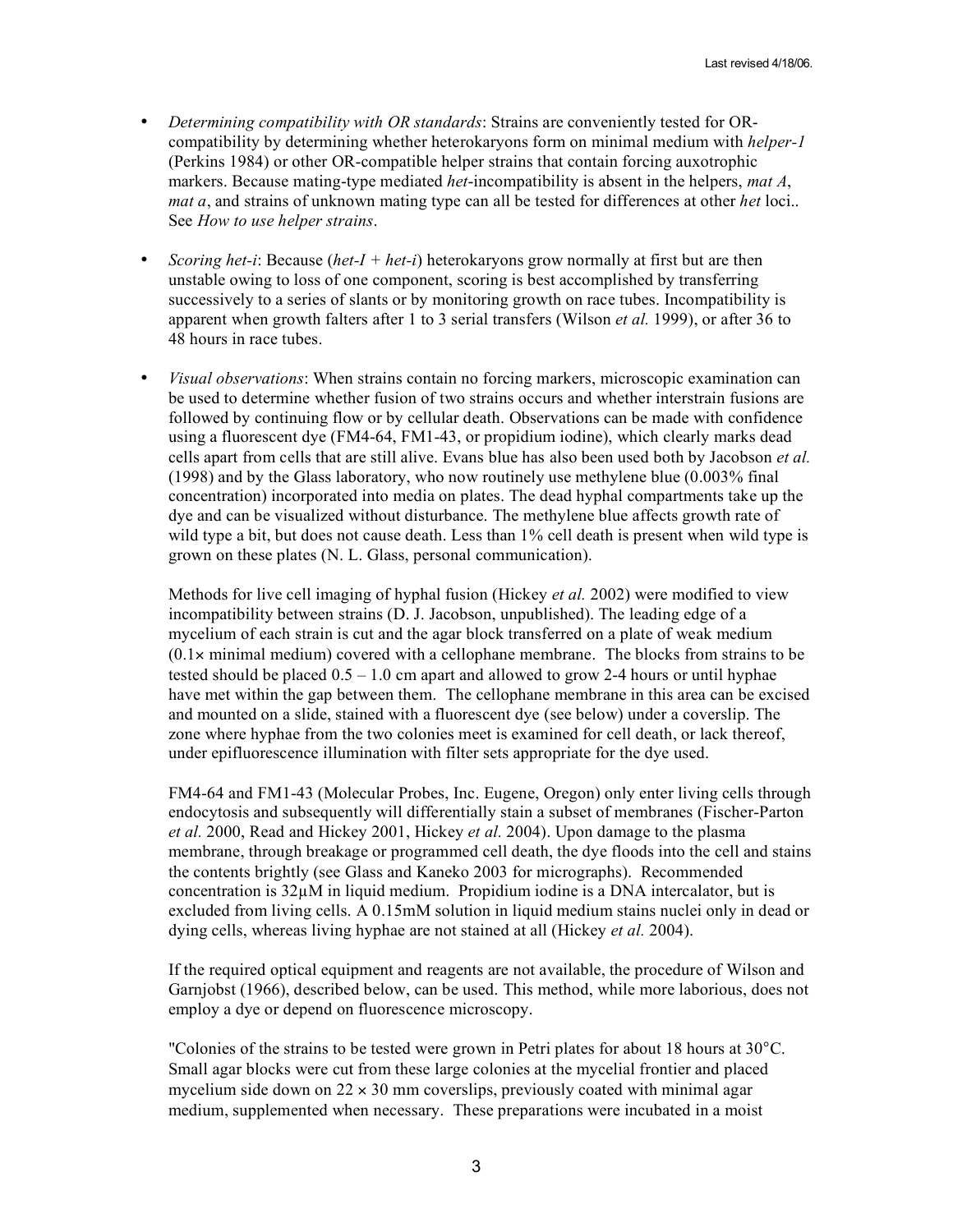chamber at either 20° or 30°C until the hyphae of the two strains had intermingled for 1 or 2 hours. Each preparation was then placed on a de Fronbrune oil chamber (Aloe Company) filled with a 15% sucrose solution to keep the hyphae from swelling and bursting.

The preparations were examined with a standard brightfield microscope. Since cells killed by the incompatibility reaction are more dense optically than living hyphae, it is possible to recognize them with 150× magnification. When no incompatibility reactions were observed, the microcultures were reincubated at 30°C for one-half hour to establish protoplasmic flow as the hyphae close to the outside of the coverslip began to grow. It was then generally possible to trace the flow back through the interstrain fusions, proving that the strains were compatible. When necessary, the experiment was repeated until interstrain flow of protoplasm was observed."

• *Heterozygous duplications (partial diploids)*: Testers for particular *het* loci are listed in Table 1, and extent of the duplications used to identify and map each *het* gene is shown in Figure 1.. Characteristics of individual duplication-producing rearrangements and stability of their duplication progeny are described in Perkins (1997). A strain to be tested is crossed with a suitable rearrangement tester. Ascospores are germinated on complete medium or on minimal medium supplemented with tyrosine and phenylalanine. With most duplication-producing rearrangements, one third of viable progeny are duplications. If the duplicated segment is heterozygous for alleles at a *het* locus, these progeny are expected to show inhibited growth and produce dark pigment. The degree of inhibition and intensity of pigmentation differ for different *het* genes, as illustrated in Figure 36 of Perkins *et al.* (2001).

*Testers for scoring het-c, -d, -e, and -i by their ability to form stable forced heterokaryons***.** A table given by Wilson and Holden (2001) lists 22 FGSC *N. crassa* strains that have been completely scored for *het-c*, *-d*, *-e*, and *-i* and that contain forcing markers making them suitable as testers when used as partners for heterokaryon formation. Most of these strains are listed as Wilson-Garnjobst testers in Part VI D of the FGSC catalog. The temperature-sensitive morphological *scot* mutation is present in most of these testers, but it is said not to interfere with scoring at 34°C or below. Because of *het-i*, *scot*, and other possible complicating factors, Jacobson *et al.* (1995) suggest that caution be used when these strains are employed for scoring *het-c*, *-d*, and *-e*.

*Testers for creating partial diploids to determine the het alleles present at individual het loci***.** Table 1 lists reference strains and strains with relevant linked markers, both in normal sequence and in rearrangements capable of generating duplications that include the *het* locus in question.

*Screening wild strains for new het loci***.** Following the procedure adopted by Mylyk (1975), *N. crassa* strains from natural populations are crossed by a series of laboratory strains each known to contain an insertional or terminal chromosome rearrangement that produces duplications covering a different chromosomal region. Progeny are examined for the inhibited growth and reduced fertility that result when *het* alleles are heterozygous. Mylyk screened five wild strains from different populations by crossing them to 15 rearrangements that generate different duplicated segments in nine chromosome arms. Seven of the testers produced a class of inhibited duplications, and six new *het* genes were found and designated *het-5* − *het-10*. To select additional wild strains suitable for future screens, see Part V of the FGSC catalog. To choose rearrangements for use in examining previously untested segments, see Perkins (1997) or Perkins *et al.* (2001), where a map shows segments that can be obtained as duplications. See *How to obtain duplications covering known chromosome segments.*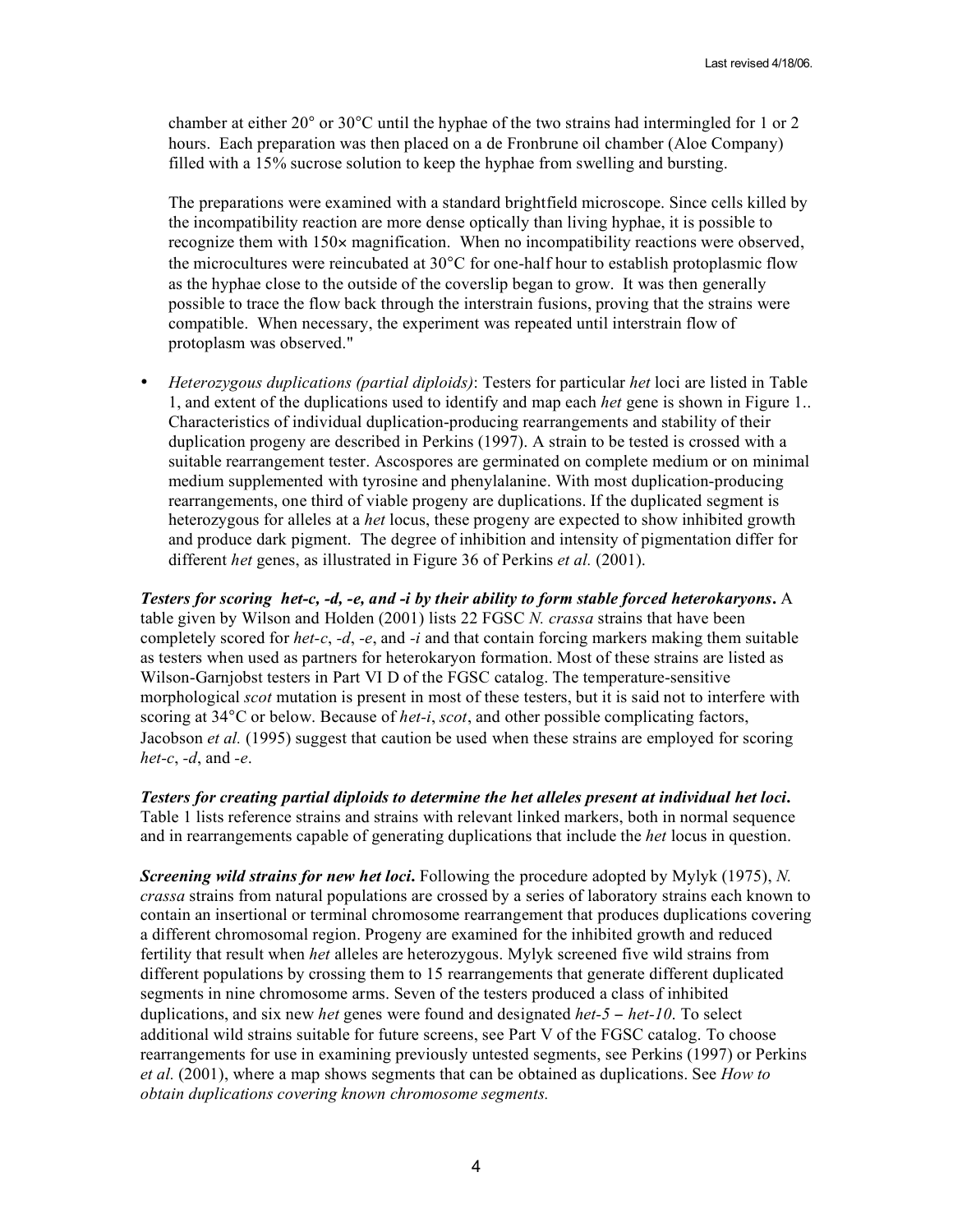### **References**

Arganoza, M. T., J. Ohrnberger, J. Min, and R. A. Akins. 1994. Suppressor mutants of *Neurospora crassa* that tolerate allelic differences at single or at multiple heterokaryon incompatibility loci. Genetics 137: 731- 742.

Beadle, G. W., and V. L. Coonradt. 1944. Heterocaryosis in *Neurospora crassa*. Genetics 29: 291-308.

de Serres, F. J., Jr. 1962a. A procedure for making heterokaryon tests in liquid minimal medium. Neurospora Newslett. 1: 9-10.

de Serres, F. J., Jr. 1962b. Heterokaryon-incompatibility factor interaction in tests between Neurospora mutants. Science 138: 1342-1343.

Dodge, B. O. 1927. Nuclear phenomena associated with heterothallism in the ascomycete Neurospora. J. Agr. Res. 35: 289-305.

Fischer-Parton, S., R. M. Parton, P. C. Hickey, J. Dijksterhuis, H. A. Atkinson, and N. D. Read. 2000. Confocal microscopy of FM-4-64 as a tool for analysing endocytosis and vesicle trafficking in living fungal hyphae. J. Microscopy 198: 246-259.

Read, N. D., and P. C. Hickey. 2001. The vesicle trafficking network and tip growth in fungal hyphae. In: *Cell Biology of Plant and Fungal Tip Growth*. (A. Geitmann, M. Cresti, and I. B. Heath, eds.), pp. 137-148. IOS Press, Amsterdam.

Garnjobst, L. 1953. Genetic control of heterocaryosis in *Neurospora crassa*. Am .J. Bot. 40: 607- 614.

Glass, N. L., and I. Kaneko. 2003. Fatal attraction: Nonself recognition and heterokaryon incompatibility in filamentous fungi. Eukaryot. Cell 2: 1-8.

Glass, N. L., D. J. Jacobson, and P. K. T. Shiu. 2000. The genetics of hyphal fusion and vegetative incompatibility in filamentous ascomycete fungi. Annu. Rev. Genet. 34 165-186.

Griffiths, A. J. F. 1979. A Neurospora experiment for an introductory biology course. Neurospora Newslett. 26: 12.

Griffiths, A. J. F., and A. Rieck. 1981. Perithecial distribution patterns in standard and variant strains of *Neurospora crassa.* Can. J. Bot. 59: 2610- 2617.

Hickey, P. C., D. J. Jacobson, N. D. Read, and N. L. Glass. 2002. Live-cell imaging of vegetative hyphal fusion in *Neurospora crassa*. Fungal Genet. Biol. 37:109-119.

Hickey, P. C., S. R. Swift, M. G. Roca and N. D. Read. 2004. Live-cell imaging of filamentous fungi using vital fluorescent dyes and confocal microscopy. In: *Methods in Microbiology. Vol. 30:. Microbial Imaging.* (T. Savidge and C. Pothoulakis, eds.) Elsevier, London.

Holloway, B. W. 1955. Genetic control of heterocaryosis in *Neurospora crassa*. Genetics 40: 117-129.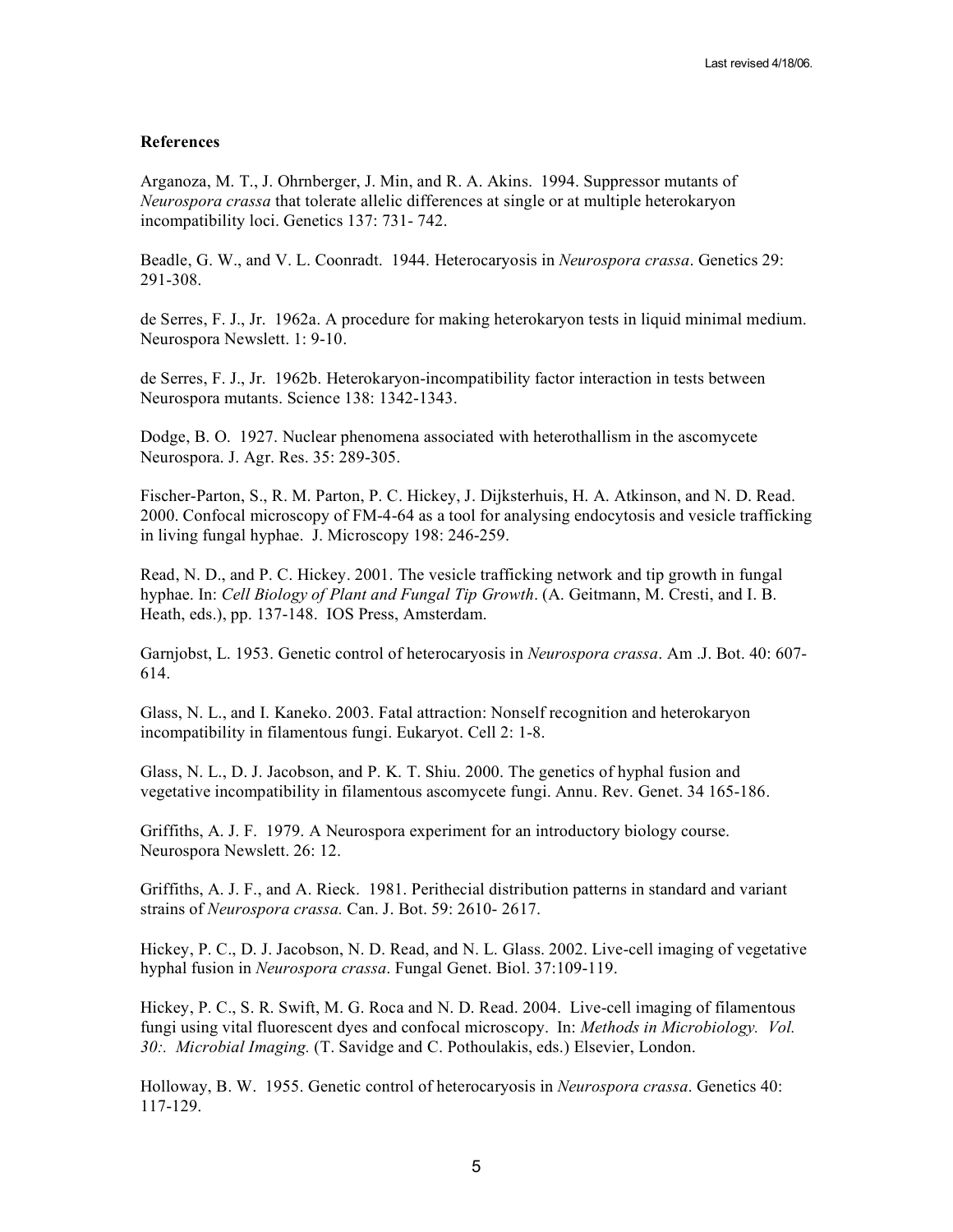Howlett, B. J. , J. F. Leslie, and D. D. Perkins. 1993. Putative multiple alleles at the vegetative (heterokaryon) incompatibility loci *het-c* and *het-8* in *Neurospora crassa*. Fungal Genet. Newslett. 40: 40-42.

Jacobson, D. J. 1992. Control of mating type heterokaryon incompatibility by the *tol* gene in *Neurospora crassa* and *Neurospora tetrasperma*. Genome 35: 347-353.

Jacobson, D. J., J. Ohrnberger, and R. A. Akins. 1995. The Wilson-Garnjobst heterokaryon incompatibility tester strains of *Neurospora crassa* contain modifiers which influence growth rate of heterokaryons and distort segregation ratios. Fungal Genet. Newslett. 42: 34-40.

Jacobson, D. J., K. Beurkens, and K. L. Klomparens. 1998. Microscopic and ultrastructural examination of vegetative incompatibility in partial diploids heterozygous at *het* loci in *Neurospora crassa*. Fungal Genet. Biol. 23: 45-56.

Kaneko, I., K. Dementhon, Q. Xiang, and N. L. Glass. 2006. Nonallelic interactions between *het--c* and a polymorphic locus, *pin-c*, are essential for nonself recognition and programmed cell death in *Neurospora crassa*. Genetics 172: 1545-1555.

Leslie, J. F., and C. T. Yamashiro. 1997. Effects of the *tol* mutation on allelic interactions at *het* loci in *Neurospora crassa*. Genome 40: 834-840.

Micali, C. O., and M. L. Smith. 2003. On the independence of barrage formation and heterokaryon incompatibility in *Neurospora crassa*. Fungal Genet. Biol. 38: 209-219.

Mylyk, O. M. 1975. Heterokaryon incompatibility genes in *Neurospora crassa* detected using duplication-producing chromosome rearrangements. Genetics 80: 107-124.

Mylyk, O. M. 1976. Heteromorphism for heterokaryon incompatibility genes in natural populations of *Neurospora crassa*. Genetics 83: 275-284.

Newmeyer, D. 1970. A suppressor of the heterokaryon-incompatibility associated with mating type in *Neurospora crassa*. Can. J. Genet. Cytol. 12: 914-926.

Newmeyer, D., and C. W. Taylor. 1967. A pericentric inversion in Neurospora, with unstable duplication progeny. Genetics 56: 771-791.

Perkins, D. D. 1975. The use of duplication-generating rearrangements for studying heterokaryon incompatibility genes in Neurospora. Genetics 80: 87-105.

Perkins, D. D. 1997. Chromosome rearrangements in Neurospora and other filamentous fungi. Adv. Genet. 36: 239-398.

Perkins, D. D. 1988. Main features of vegetative incompatibility in Neurospora. Fungal Genet. Newslett. 35: 44-46.

Perkins, D. D. , J. F. Leslie, and D. J. Jacobson. 1993. Strains for identifying and studying individual vegetative (heterokaryon) incompatibility loci in *Neurospora crassa*. Fungal Genet. Newslett. 40: 69-73.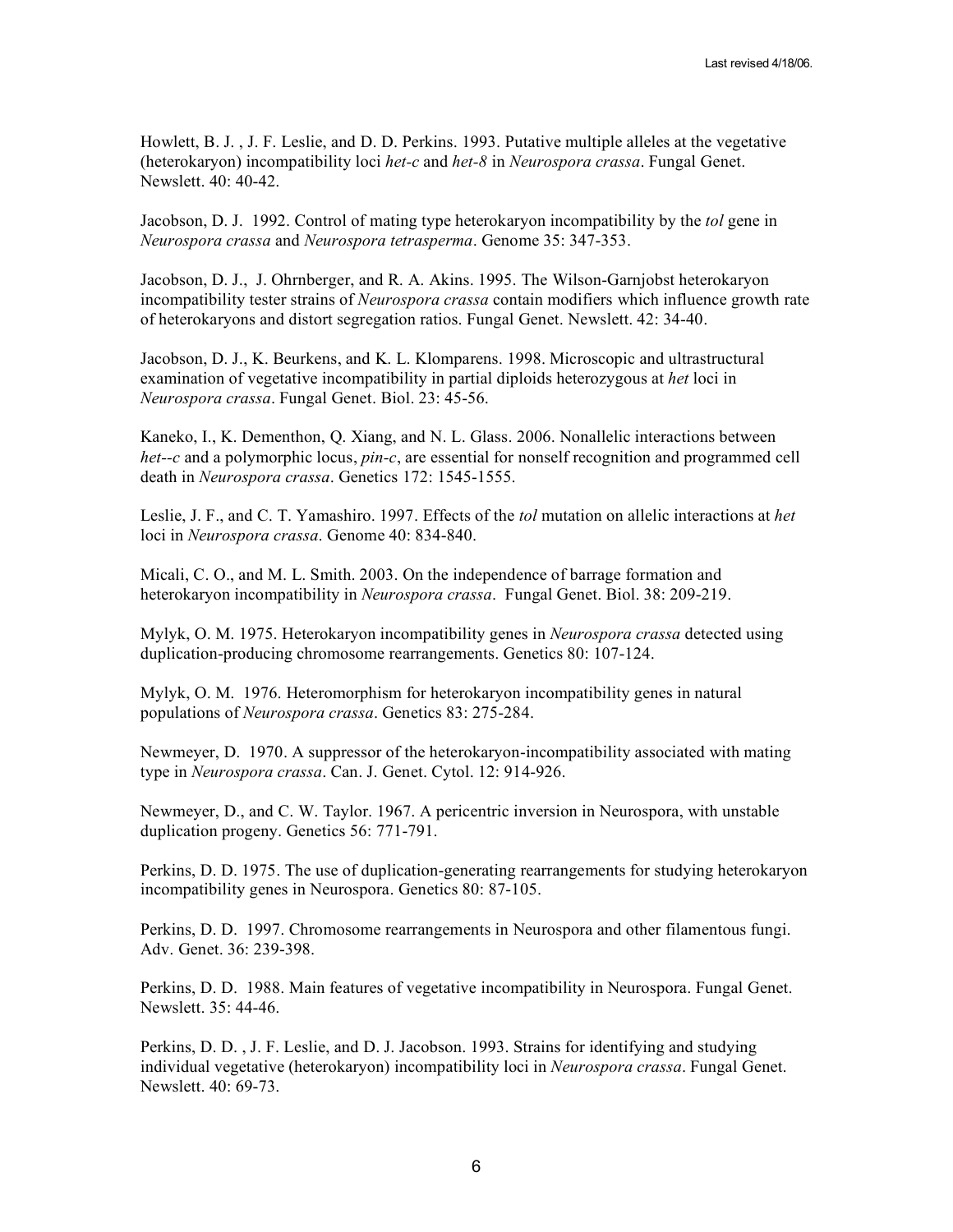Perkins, D. D., A. Radford, and M. S. Sachs. 2001. *The Neurospora Compendium: Chromosomal Loci*. Academic Press, San Diego.

Pittenger, T. H., and T. G. Brawner. 1961. Genetic control of nuclear selection in Neurospora heterokaryons. Genetics 46: 1645-1663.

Saupe, S. J., and N. L. Glass. 1997. Allelic specificity at the *het-c* heterokaryon incompatibility locus of *Neurospora crassa* is determined by a highly variable domain. Genetics 146: 1299-1309.

Shiu, P.K., and N.L. Glass. 1999. Molecular characterization of *tol*, a mediator of mating-typeassociated vegetative incompatibility in *Neurospora crassa*. Genetics 151 545-555.

Smith, M. L., O. C. Micali, S. P. Hubbard, N. Mir-Rashed, D. J. Jacobson, and N. L. Glass. 2000a. Vegetative incompatibility in the *het-6* region of *Neurospora crassa* is mediated by two linked genes. Genetics 155 1095-1104.

Smith, M. L., S. P. Hubbard, D. J. Jacobson, O. C. Micali, and N. L. Glass. 2000b. An osmoticremedial, temperature-sensitive mutation in the allosteric activity site of ribonucleotide reductase in *Neurospora crassa*. Mol. Gen. Genet. 262 1022-1035.

Wilson, J. F., and L. Garnjobst. 1966. A new incompatibility locus in *Neurospora crassa*. Genetics 53: 621-631.

Wilson, J. F., and M. L. Holden. 2001. Multiple origins of the *i* heterokaryon gene in Rockefeller-Lindegren strains. Fungal Genet. Newslett. 48:36-40.

Wilson, J. F., C. P. Calligan, and J. A. Dempsey. 1999. A heterokaryon instability gene in the Rockefeller-Lindegren strains of *Neurospora crassa* and its possible relation to the *het i* gene in Oak Ridge-St. Lawrence strains. Fungal Genet. Newslett. 46 25-30.

Wu, J., and N. L. Glass. 2001. Identification of specificity determinants and generation of alleles with novel specificity at the *het-c* heterokaryon incompatibility locus of *Neurospora crassa*. Mol. Cell. Biol. 21 1045-1057.

Wu, J., S.J. Saupe, and N. L. Glass. 1998. Evidence for balancing selection operating at the *het-c*  heterokaryon incompatibility locus in a group of filamentous fungi. Proc. Nat. Acad. Sci. USA 95 12398-12403.

Xiang, Q., and N. L. Glass. 2002. Identification of *vib-1*, a locus involved in vegetative incompatibility mediated by *het-c* in *Neurospora crassa*. Genetics 162: 89-101.

.

Xiang, Q., and N. L. Glass. 2004. The control of mating type incompatibility by *vib-1,* a locus involved in *het-c* incompatibility in *Neurospora crassa.* Fungal Genet. Biol. 41:1063-1076).

Xiang, Q., C. Rasmussen, and N. L. Glass, 2002. The *ham-2* locus, encoding a putative transmembrane protein, is involved in hyphal fusion in *Neurospora crassa*. Genetics 160:169- 180. DDP, DJJ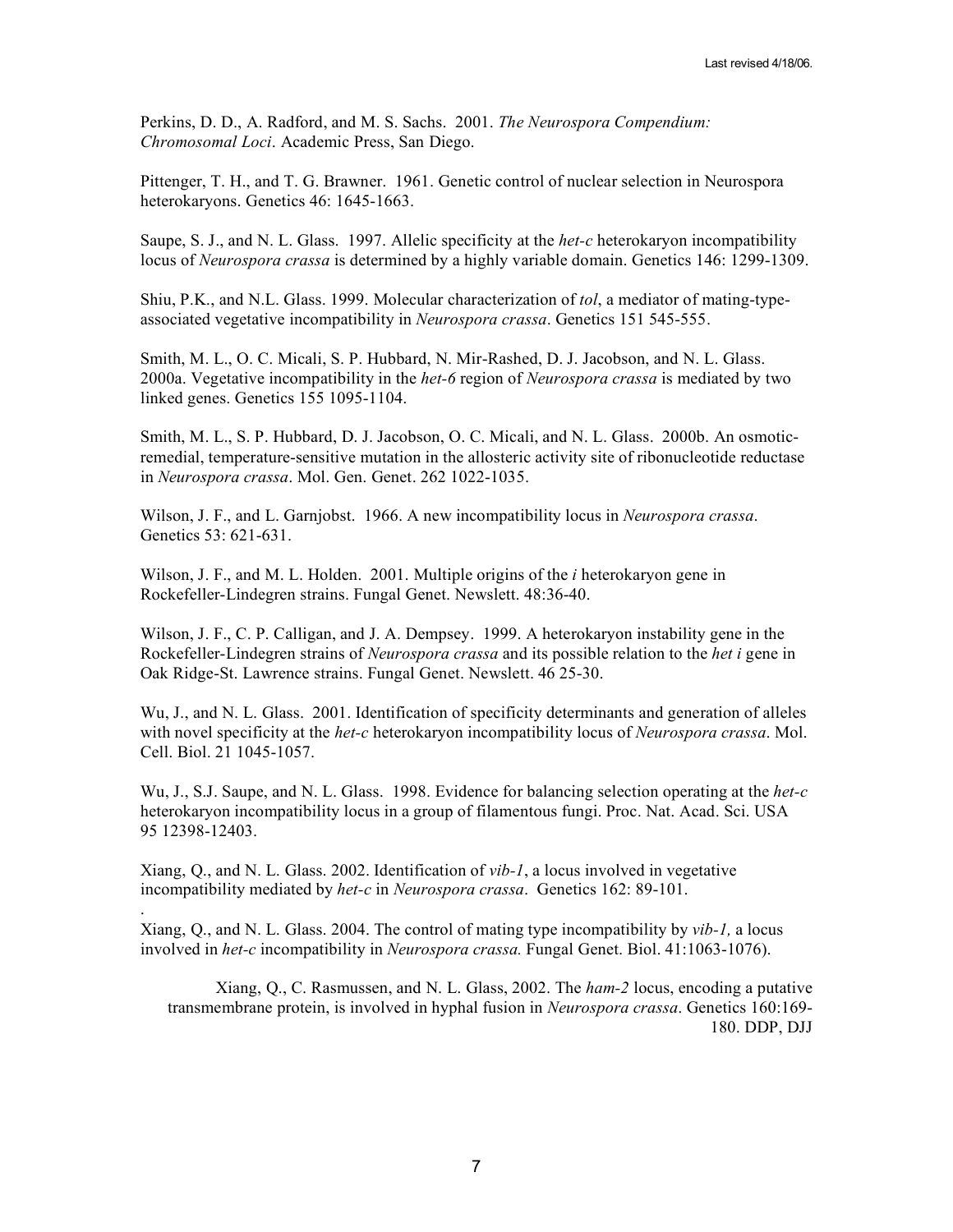|                                                                                                                                                         | FGSC No. |                |
|---------------------------------------------------------------------------------------------------------------------------------------------------------|----------|----------------|
|                                                                                                                                                         |          |                |
| Genotype                                                                                                                                                | mat A    | mat a          |
| het-C and het- $c$ (IIL)                                                                                                                                |          |                |
| Alleles from nature are of three functional specificity                                                                                                 |          |                |
| types: OR, PA, and GR (Wu et al. 1998). The allele                                                                                                      |          |                |
| historically designated het-C (Garnjobst 1953) is het-<br>$c^{OR}$ . That designated <i>het-c</i> is <i>het-c</i> <sup>GR</sup> (Wu <i>et al.</i> 1998; |          |                |
| also called het- $c^{EM}$ by Saupe and Glass 1997, who                                                                                                  |          |                |
| showed <i>het-c<sup>AD</sup></i> also to be type PA). All strains listed                                                                                |          |                |
| here are <i>het</i> - $6^{OR}$ .                                                                                                                        |          |                |
| <i>het-C</i> (type <i>het-c<sup>OR</sup></i> )<br>$(OR$ wild types)                                                                                     | 2489     | 4200           |
| <i>het-c</i> (type <i>het-c</i> <sup>GR</sup> )                                                                                                         | 7335     | 7336           |
| het- $C$ pyr-4                                                                                                                                          | 4030     | 4031           |
| het-c $pyr-4$                                                                                                                                           | 7145     | 7146           |
| $cot-5$ het- $C$                                                                                                                                        | 3560     | 3561           |
| $cot-5$ het-c                                                                                                                                           | 7447     | $\overline{a}$ |
| $cot-5$ het-C pyr-4 thr-2                                                                                                                               | 7355     | 7356           |
| $T(III \rightarrow VR)NM149$ het-C                                                                                                                      | 3879     | 3880           |
| $T(III \rightarrow VR)NM149$ het-c                                                                                                                      | 1483     | 1482           |
| $T(III \rightarrow VR)NM149$ het-C pyr-4                                                                                                                |          | 3136           |
| $T(III \rightarrow VR)NM149$ het-C ro-3                                                                                                                 | 2011     | 2012           |
| <i>het-c<sup>AD</sup></i> (type <i>het-c<sup>PA</sup></i> )                                                                                             | 430      | 2614           |
| het- $c^{AD}$ pyr-4 thr-2                                                                                                                               | 7313     | $\overline{a}$ |
| $T(III \rightarrow VR)NM149$ het- $c^{AD}$                                                                                                              | 2191     | 2192           |
| $T(III \rightarrow VR)NM149$ het- $c^{AD}$ pyr-4                                                                                                        | 7314     | 7315           |
| <i>het-c</i> <sup>GR</sup> (type <i>het-c</i> <sup>GR</sup> )                                                                                           | 2195     | 1945           |
| $T(III \rightarrow VR)NM149$ het- $c^{GR}$                                                                                                              | 2193     | 2194           |
| <i>het-d</i> $(IIR)$<br>(All are <i>het-C</i> )                                                                                                         |          |                |
| het-D (RL wild types)                                                                                                                                   | 2218     | 2219           |
| het-d (OR wild types)                                                                                                                                   | 2489     | 4200           |
| $T(HR \rightarrow VL)ALS176$ het-D                                                                                                                      | 3014     | 2414           |
| $T($ IIR $\rightarrow$ VL) $ALS176$ het-d                                                                                                               | 3013     | 2415           |
| $T(IIR \rightarrow IVR)OY337$ het-D                                                                                                                     | 7472     | 7473           |
| $T(IIR \rightarrow IVR)OY337$ het-d                                                                                                                     | 3666     | 3667           |
| het- $e$ (VIIL)                                                                                                                                         |          |                |
| $het-E$ (RL wild types)                                                                                                                                 | 2218     | 2219           |
| het-e (OR wild types)                                                                                                                                   | 2489     | 4200           |
| $T(VIII \rightarrow IVR) T54M50$ het-E                                                                                                                  | 2603     | 2604           |
| $T(VIII \rightarrow IVR)T54M50$ het-e                                                                                                                   | 2466     | 2467           |
| $T(VIII \rightarrow IVR)T54M50$ het-e nic-3                                                                                                             | 3132     | 3133           |
| <b>het-i</b> (I or II by linkage to $T(4637)$ al-1)                                                                                                     |          |                |
| het-i $(ST74A, OR8-1a)$                                                                                                                                 | 262      | 988            |
| het-I al-2 nic-1                                                                                                                                        | 7343     | --             |
| het-i al-2 nic-1                                                                                                                                        |          | 7344           |
| het-I $T(I;II)$ 4637 al-1; pan-1                                                                                                                        | 7342     | --             |

# **Table 1. Strains for studying individual** *het***-loci of** *Neurospora crassa*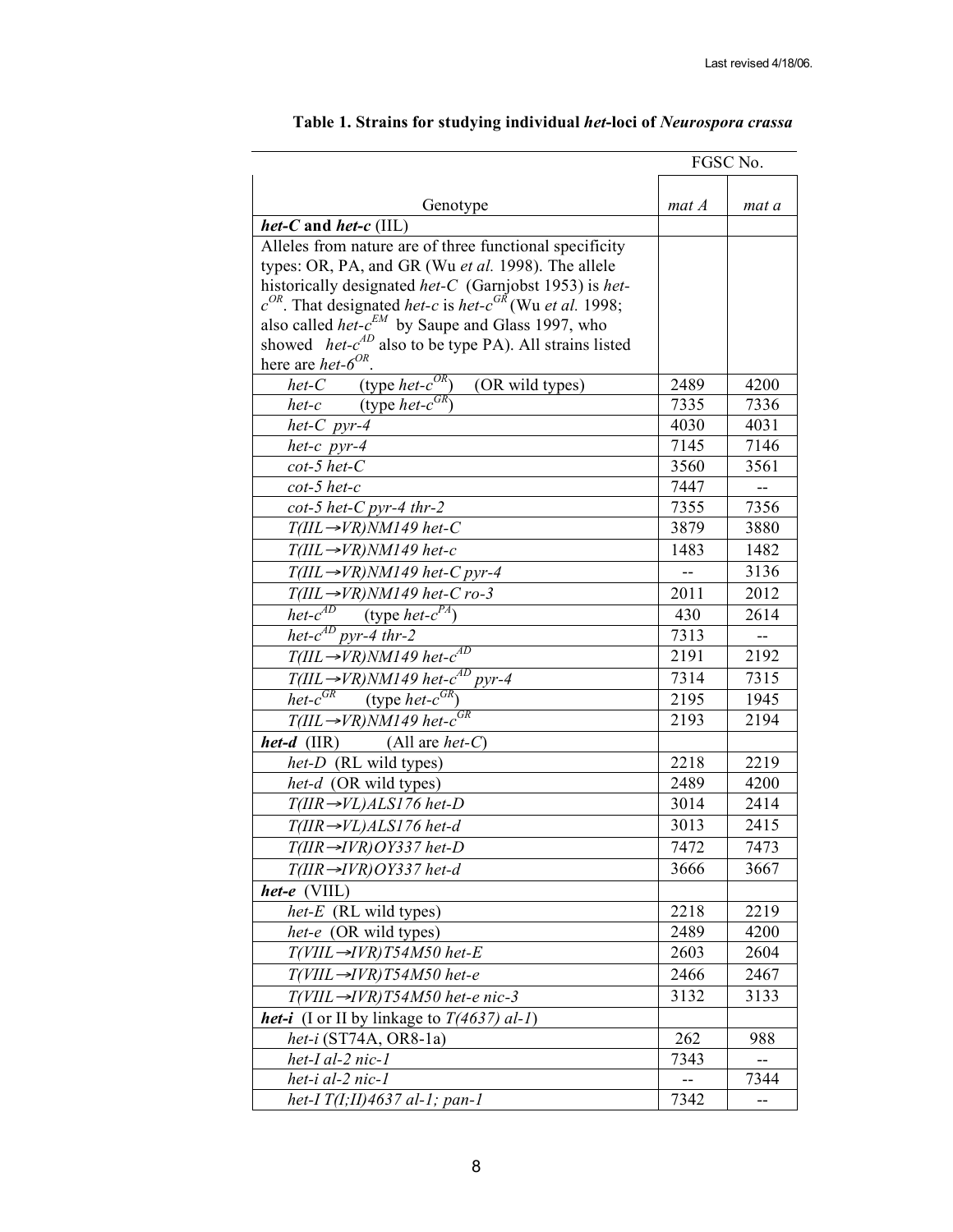| het-5 $(IR)$                                                               |      |      |
|----------------------------------------------------------------------------|------|------|
| het- $5^{PA}$ (Panama CZ30.6)                                              | 1131 | 2190 |
| arg-13 het- $5^{PA}$ (b <sub>11</sub> $\times$ OR)                         | 7345 |      |
| <i>thi-1 ad-9 nit-1 het-5<sup>PA</sup></i> ( $b_{10} \times \text{OR}$ )   | 7348 | 7349 |
| $T$ (IR $\rightarrow$ VIR)NM103 het- $5^{PA}$ (b <sub>4</sub> $\times$ OR) | 7346 | 7347 |
| $\overline{het\text{-}}5^{OR}$ (OR wild types)                             | 2489 | 4200 |
| $T$ (IR $\rightarrow$ II)MD2 het-5 <sup>OR</sup>                           | 3826 | 3827 |
| $T(IR \rightarrow VIR)NM103$ cyh-1 al-1 arg-13 R het-5 <sup>OR</sup>       |      | 3135 |

| $het-6$ (IIL)                                                                                                    |      |                          |
|------------------------------------------------------------------------------------------------------------------|------|--------------------------|
| All <i>het-6<sup>OR</sup></i> strains are $un-24^{OR}$ . All <i>het-6<sup>PA</sup></i> are $un-24^{PA}$ .        |      |                          |
| Allele $un-24^-$ (also called $un-24$ ) is a temperature-sensitive                                               |      |                          |
| mutant of un-24 <sup>OR</sup> . Alleles un-24 <sup>OR</sup> and un-24 <sup>PA</sup> are not                      |      |                          |
| termperature sensitive. Where not specified, the strain is                                                       |      |                          |
| het- $c^{OR}$ . Duplications from translocation NM149 include                                                    |      |                          |
| both the het-c locus and the het-6 locus. Whether het-6                                                          |      |                          |
| heterozygosity contributes to an incompatible phenotype                                                          |      |                          |
| when NM149 is used as tester can be determined by                                                                |      |                          |
| progeny-testing with translocations AR18 or P2869, which                                                         |      |                          |
| do not cover het-c.                                                                                              |      |                          |
| <i>het-6<sup>PA</sup></i> (Panama CZ30.6, CZ30.4 [ <i>het-C</i> ?])                                              | 1131 | 1130                     |
| het- $6^{PA}$ (2190 is het- $C^{PA}$ )                                                                           | 2189 | 2190                     |
| het- $6^{PA}$ arg-12 (b <sub>9</sub> from Spurger P836)                                                          | 7350 | 7351                     |
| $T(III \rightarrow VR)NM149$ het- $6^{PA}$ (b <sub>7</sub> from P836)                                            | 7352 | 7353                     |
| $T(III \rightarrow VR)NM149$ het- $6^{PA}$ (Probably het-C)                                                      | 2647 | 2188                     |
|                                                                                                                  | 2489 | 4200                     |
| <i>het-6<sup>OR</sup></i> (OR wild types)<br>un-24 <sup>-</sup> het-6 <sup>OR</sup> (un-24 <sup>OR</sup> mutant) | 7354 | $\bar{\mathcal{L}}$      |
| $T(III \rightarrow HIR)AR18$ het- $6^{OR}$                                                                       | 1561 | 1562                     |
| $T(III \rightarrow VI)P2869$ het-6 <sup>OR</sup>                                                                 | 1828 | 1829                     |
| $T(III \rightarrow VR)NM149$ het- $6^{OR}$                                                                       | 3879 | 3880                     |
| $T(III \rightarrow VR)NM149$ het-6 <sup>OR</sup> (het-c)                                                         | 1483 | 1482                     |
| $\frac{1}{T(III \rightarrow VR)}$ NM149 het-6 <sup>OR</sup> pyr-4                                                | 44   | 3136                     |
| $T(III \rightarrow VR)NM149$ het-6 <sup>OR</sup> ro-3                                                            | 2011 | 2012                     |
| $het-7$ (IIIR)                                                                                                   |      |                          |
| <i>het-7<sup>LI</sup></i> (Liberia UA-1)<br><i>het-7<sup>OR</sup></i> (OR wild types)                            | 961  |                          |
|                                                                                                                  | 2489 | 4200                     |
| $T(IIIR \rightarrow X; IIIR; VIII) D305$ het-7 <sup>0R</sup>                                                     | 2139 | 2140                     |
| $T(IIIR \rightarrow X; IIIR; VIII) D305$ het-7 <sup>OR</sup> dow                                                 | 3150 | 3151                     |
| $het-8$ (VIL)                                                                                                    |      |                          |
| $het-8^{PA}$ (Panama CZ30.6, Marrero-1d)                                                                         | 1131 | 2224                     |
| $T(VIL$ IR)T39M777 het- $8^{PA}$                                                                                 | 7413 | 7412                     |
| $het-8^{OR}$ (OR wild types)                                                                                     | 2489 | 4200                     |
| chol-2 nit-6 het- $8^{OR}$                                                                                       | 7212 | $\overline{\phantom{a}}$ |
| ser-6 het- $8^{OR}$ ad-8                                                                                         | ω.   | 7213                     |
| $T(VIL \rightarrow IR)$ T39M777 het-8 <sup>OR</sup>                                                              | 2133 | 2134                     |
| $T(VIL \rightarrow IR) T39M777$ nit-6 het-8 <sup>OR</sup>                                                        | 7409 | 7408                     |
| $T(VIL \rightarrow IR) T39M777$ ser-6 het-8 <sup>OR</sup>                                                        | 7406 | 7407                     |
| $T(VIL IR)T39M777$ ad-8 het-8 <sup>OR</sup>                                                                      | 3187 | 3188                     |